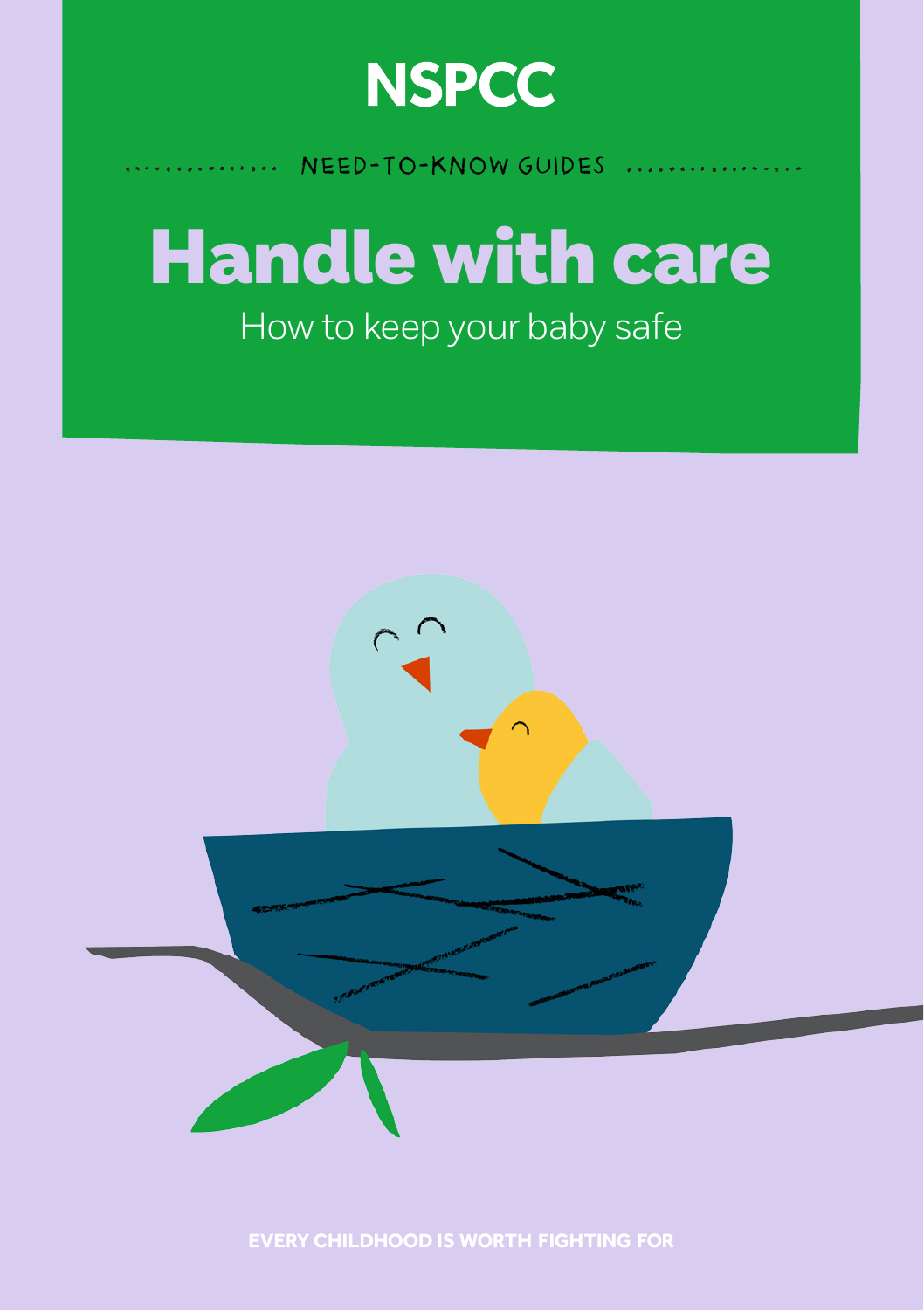## What's inside

| Keeping your cool          | 03 |  |
|----------------------------|----|--|
| How babies like to be held | 05 |  |
| Coping with crying         | 07 |  |
| Who can I talk to?         | 09 |  |
| We're here for you 24/7    | 10 |  |
|                            |    |  |

## Every family is different, so make this guide your own

You can make notes on it, customise it – whatever works for you.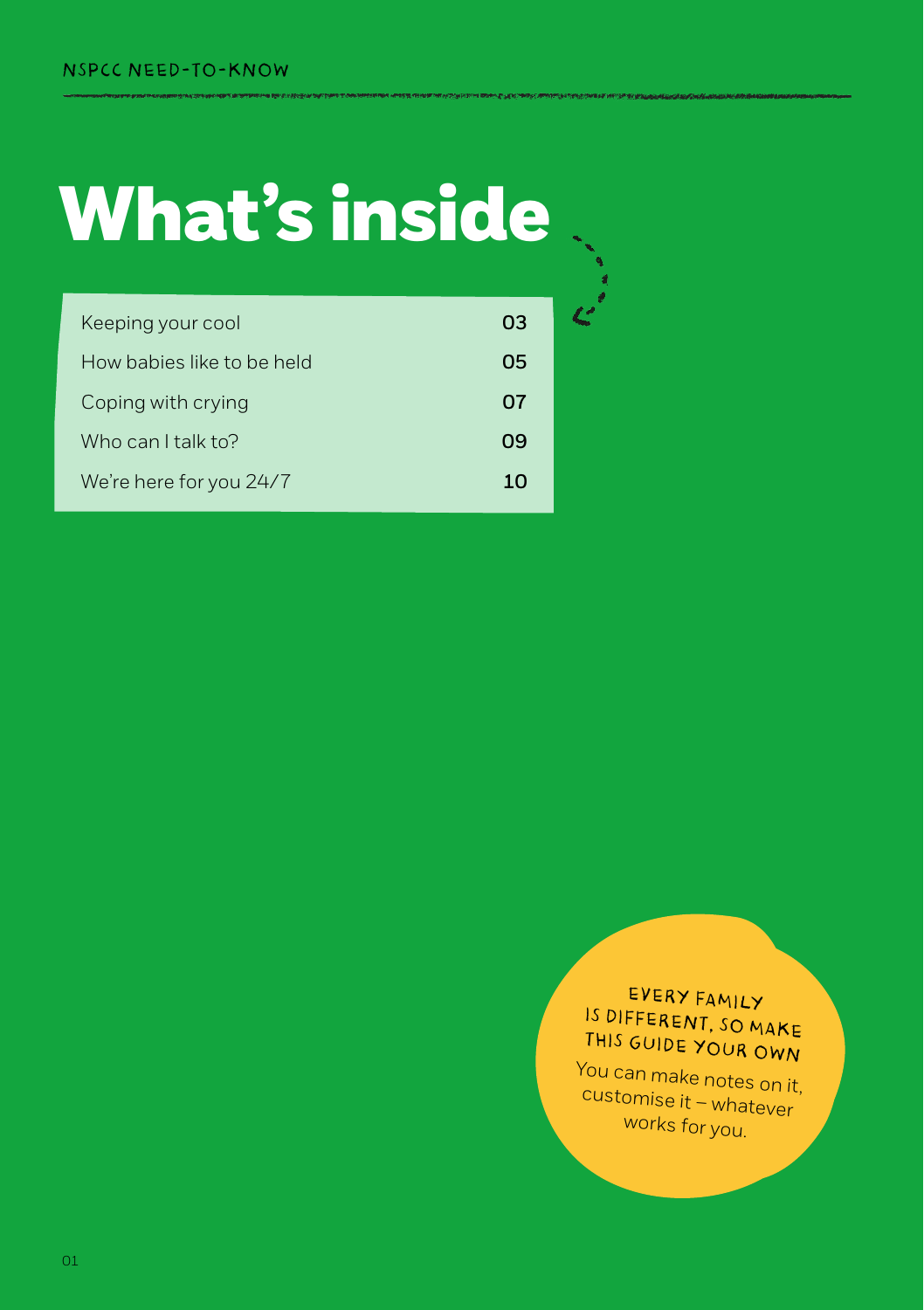Holding your baby close is something you'll probably naturally want to do right from the start. But you may be a bit nervous to begin with.

It's important to understand that rough handling, especially shaking, can seriously injure your baby. But injuries caused by shaking don't happen accidentally during normal play. So this shouldn't stop you cuddling, playing and doing all the things your baby really enjoys.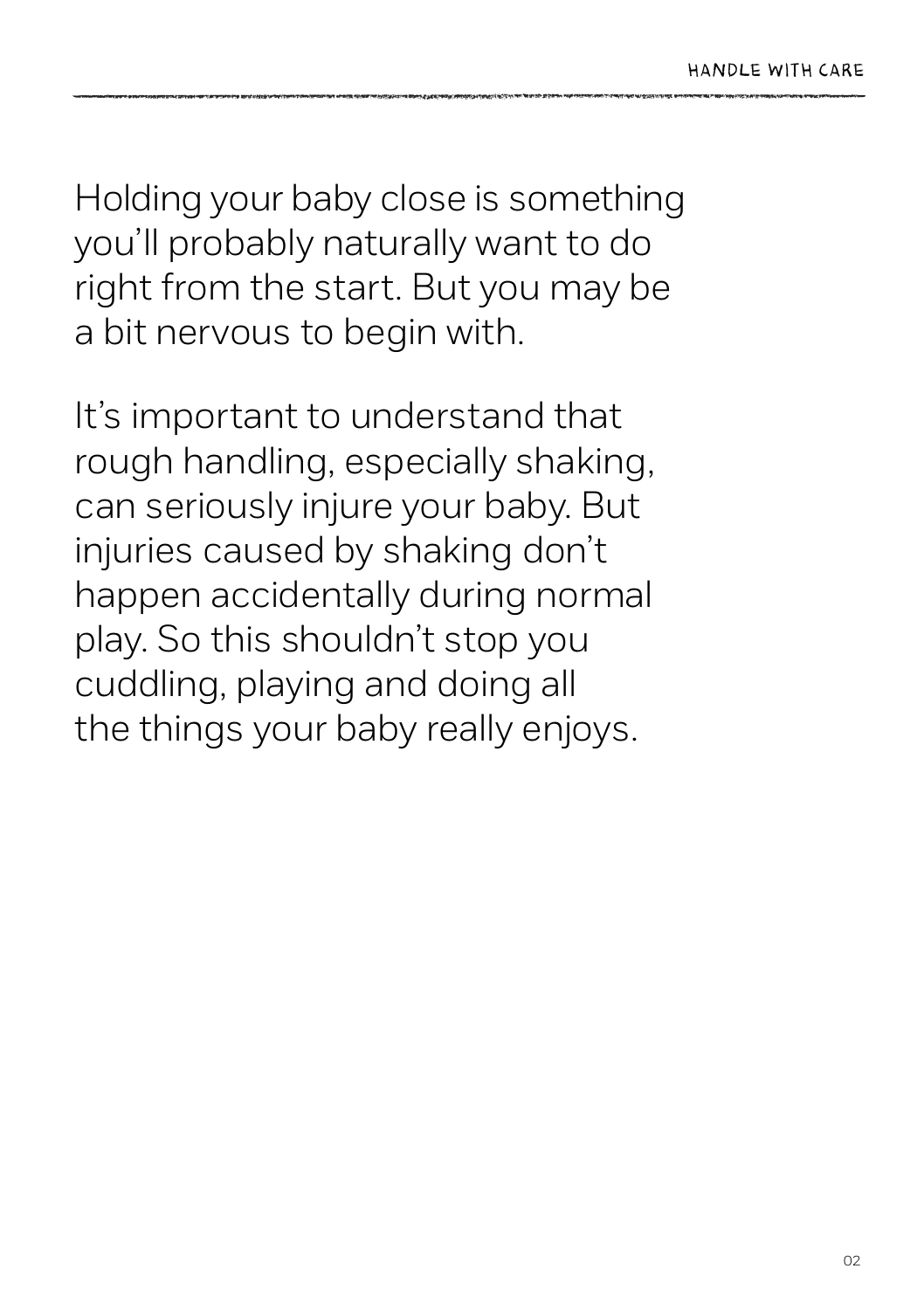## Keeping your cool

Never shake a baby. Babies are fragile, so be gentle and supportive.

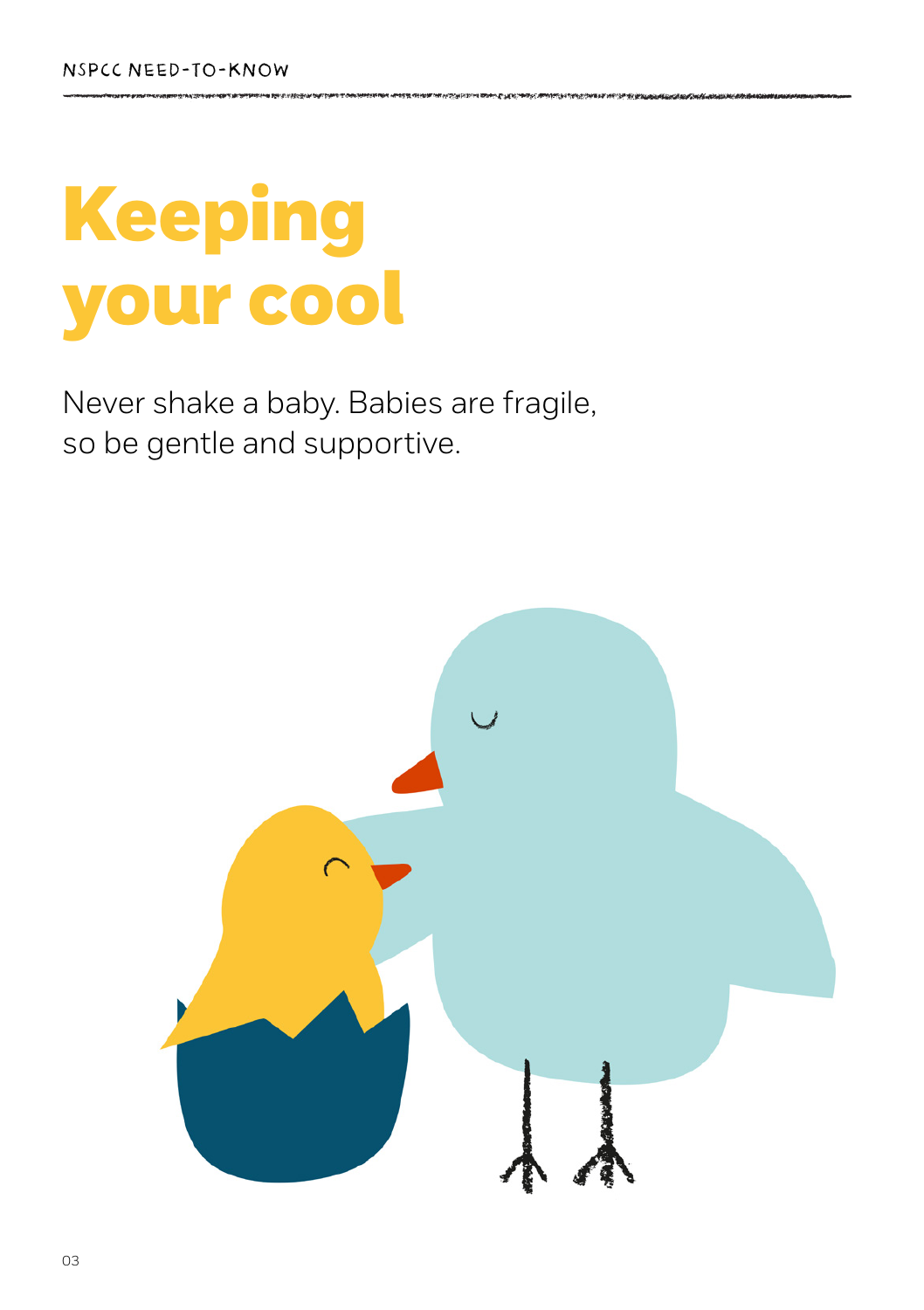A baby's head is big and heavy compared to the rest of its body. Their head flops when it's not supported – that's because their neck muscles aren't strong enough to hold it up yet.

Shaking makes the head move backwards and forwards very quickly, with a lot of force. When this happens, tiny blood vessels can tear and bleed inside the baby's brain, causing problems such as:

- blindness
- deafness
- fits
- learning difficulties
- brain damage, or even death.

### **Can shaking harm older children?**

It's most dangerous for babies under 12 months, but shaking can cause the same serious injuries in older babies and toddlers.

### **Can other kinds of rough handling cause injuries?**

Yes, particularly hitting a baby on the head. Throwing babies in the air may seem like fun, but it can be dangerous. Stick to gentle games until children are much older.

### **Why would anyone shake a baby?**

Some parents or carers may lose control and shake their baby in a moment of anger or frustration, especially if the baby cries a lot or has problems feeding. Many don't realise the damage that shaking can do, and some may think that it's better than smacking.

## . . . . . . . . . . . . . . **Important advice**

Even if your baby seems to have stopped breathing, don't shake them. Doctors advise flicking the soles of the feet, rocking the cot or picking up the baby, supporting the neck. If your baby has stopped breathing, then call 999 right away.

**Remember**

**It's never OK to shake or smack a baby. If you do ever lose control and shake a baby, get medical help straight away, preferably at your local hospital. Don't delay. The longer you wait, the worse the injury could be; it could even lead to death.**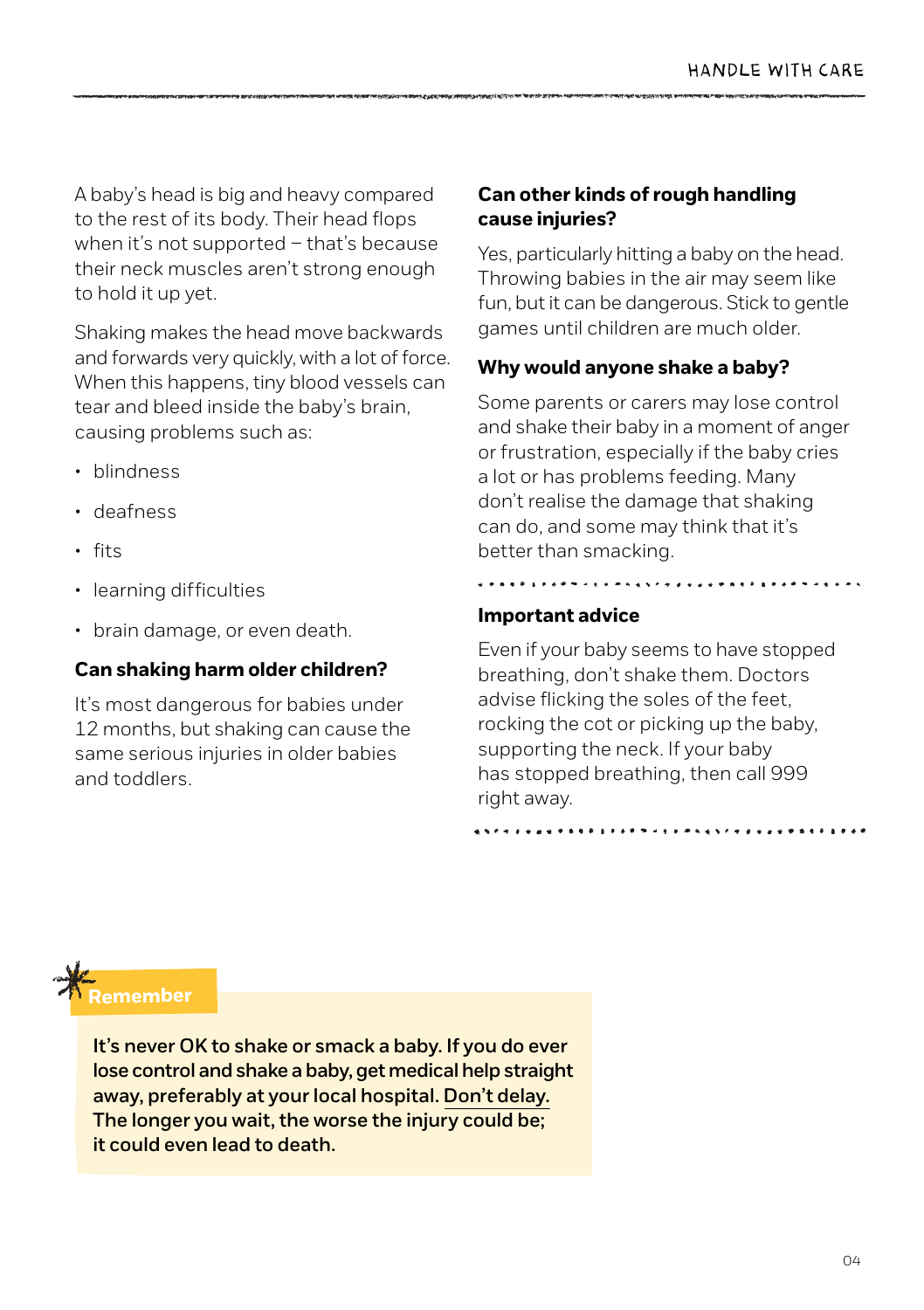## How babies like to be held



Cuddled up close to you



Lying on top of your chest (but avoid this if you have been drinking or smoking, or feel like you might fall asleep)



With your arm around their tummy and their back against your body



Upright looking over your shoulder, with their head supported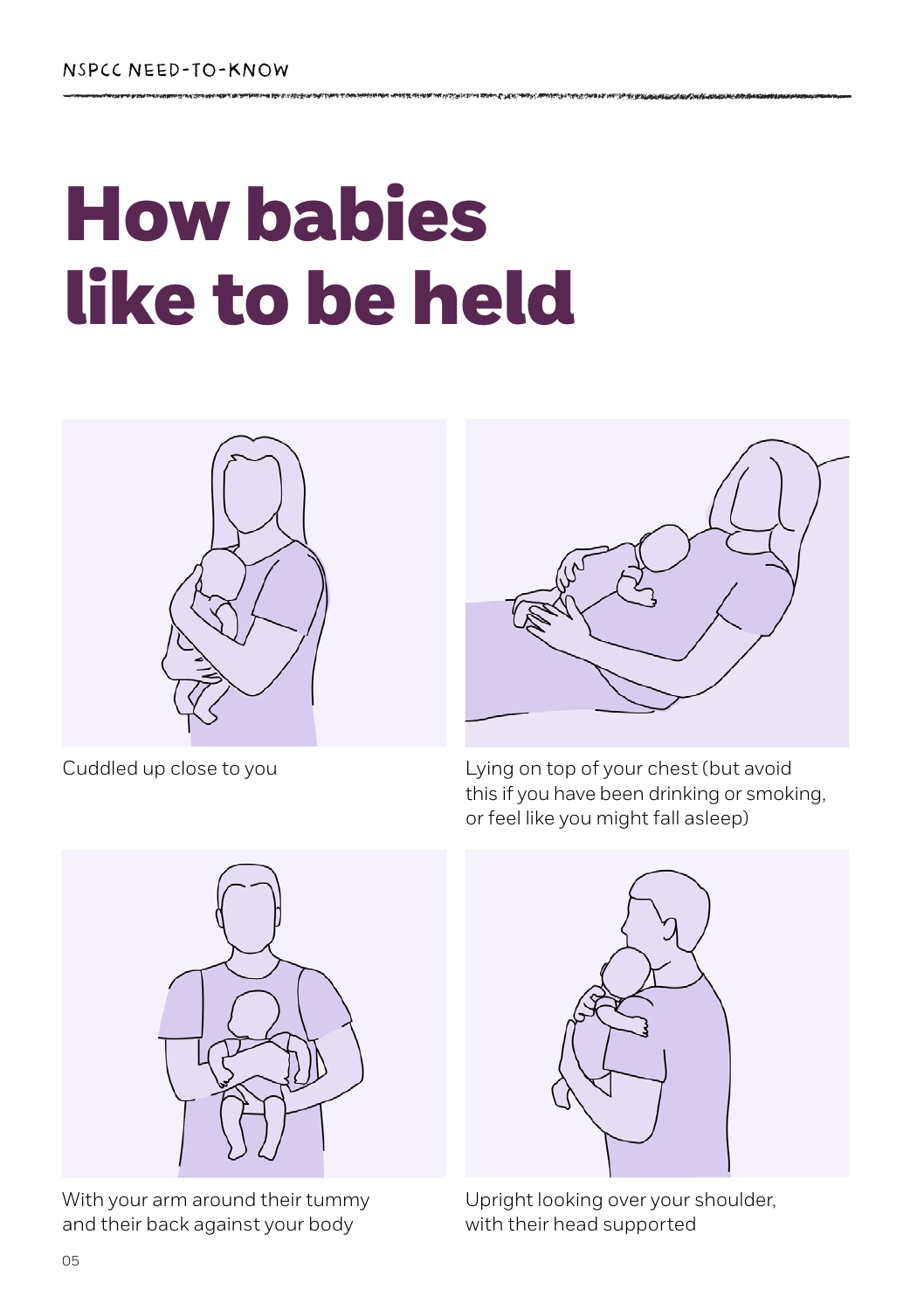

Cradled lengthways in your arms – a perfect position for smiling and talking to each other



In a sling – a useful way to keep your baby close, with your arms free to do other things

- Being held with their heads or backs unsupported
- Being held at arm's length – this makes babies feel insecure
- Rough handling, such as being gripped too tightly or having a bottle or dummy pushed into their mouth
- Being picked up very suddenly
- Very rough play
- Shaking this can cause serious, permanent injuries or even death

Babies also like being stroked and massaged gently.

Most of all, babies need to have their heads and necks carefully supported.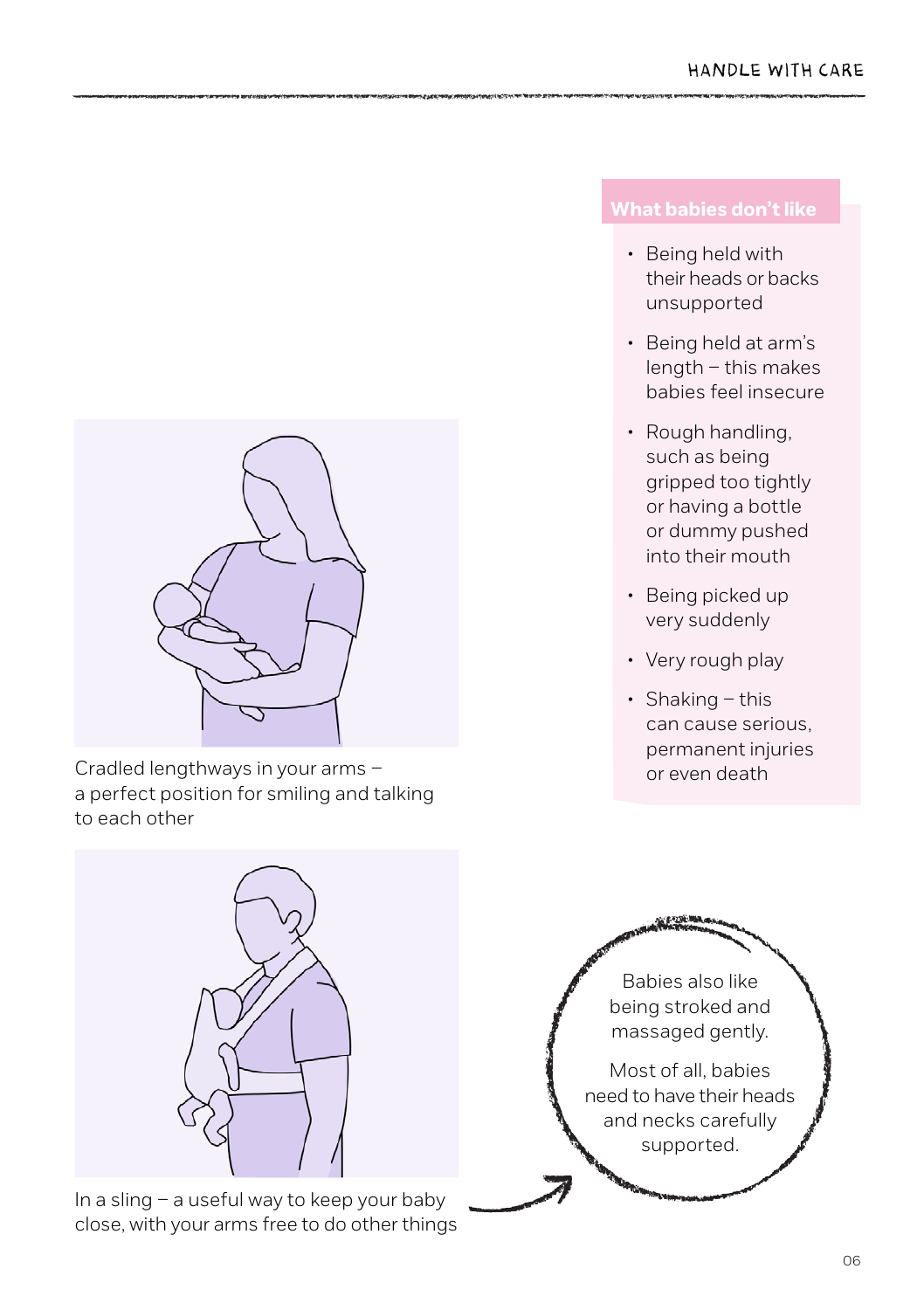# Coping with crying

It's completely natural for your baby to cry, but that doesn't make it easy to handle as a parent. We've got tips and advice to help.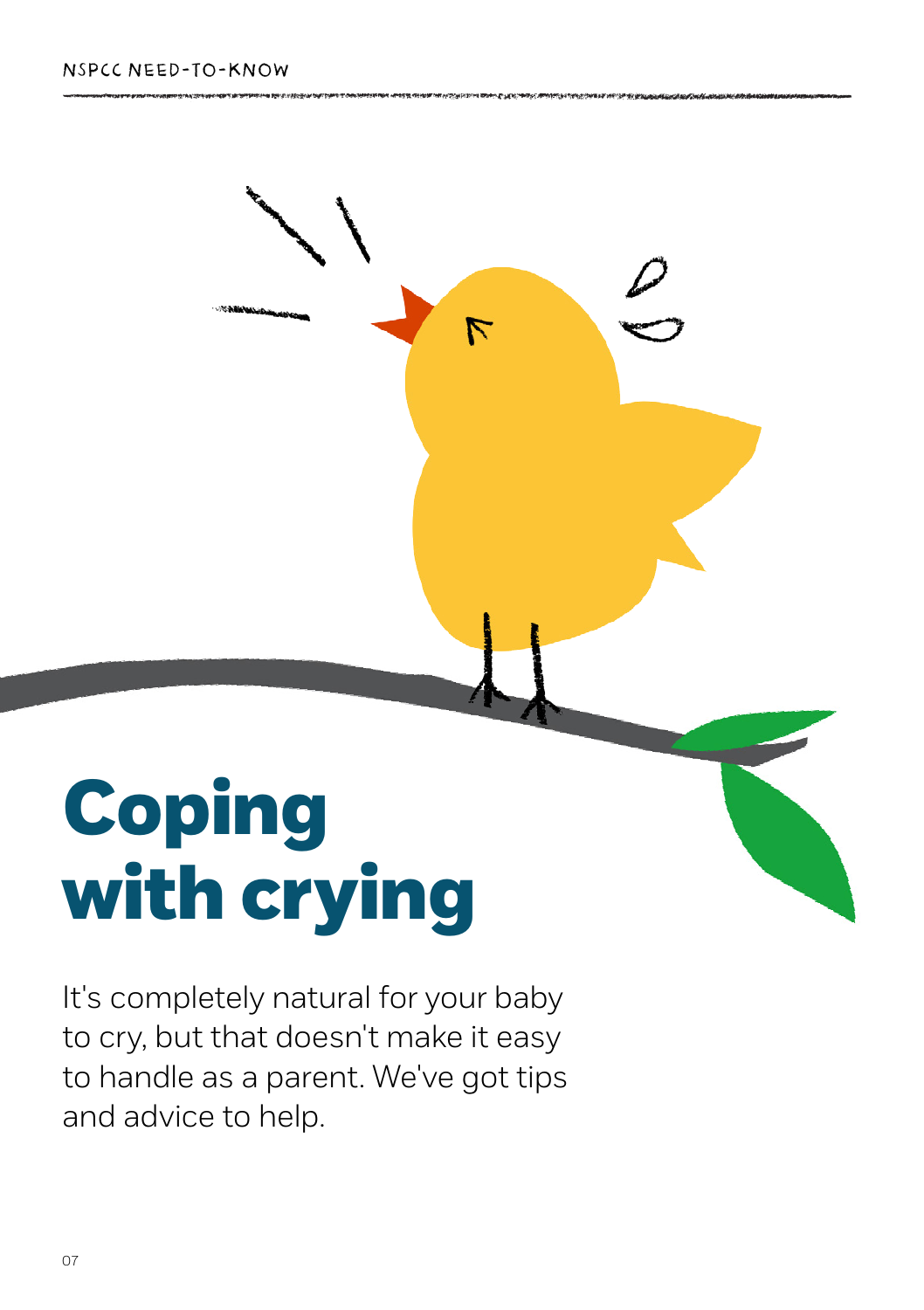Crying is the only way that your baby can tell you how they feel or what they need. If you've done all the usual checks (hunger, thirst, nappy change) and the crying doesn't stop, try:

- cuddling (remember, picking up and cuddling a crying baby isn't "spoiling" them)
- gently rocking your baby in a cradle or pram
- singing
- walking up and down with them in your arms or in a sling
- playing music.

However, if the crying seems unusual for your baby or you think they may be unwell, talk to your health visitor or GP.

### **If the crying ever feels too much to handle:**

- Take a deep breath and let it out slowly. Put your baby down in a safe place like a cot or pram and go into another room, but go back to check on your baby if they go quiet.
- To calm yourself down, sit for a few minutes perhaps with a cup of tea and the TV or radio to help take your mind off the crying. Once you

feel calmer, go back to your baby.

- Ask a friend or relative to take over for a while.
- Try not to get angry with your baby, as this will only make the crying worse.

Never let things get so bad that you feel desperate. There are lots of ways you can get help. Talk to your health visitor or get in touch with one of the contacts listed in the *Who can I talk to?* section at the back of this booklet.



"Leaving babies to cry for long periods can affect their brain development and is also stressful for everyone. It's a myth that you can spoil a baby with too much attention."

### **Chris Cloke**

NSPCC parenting adviser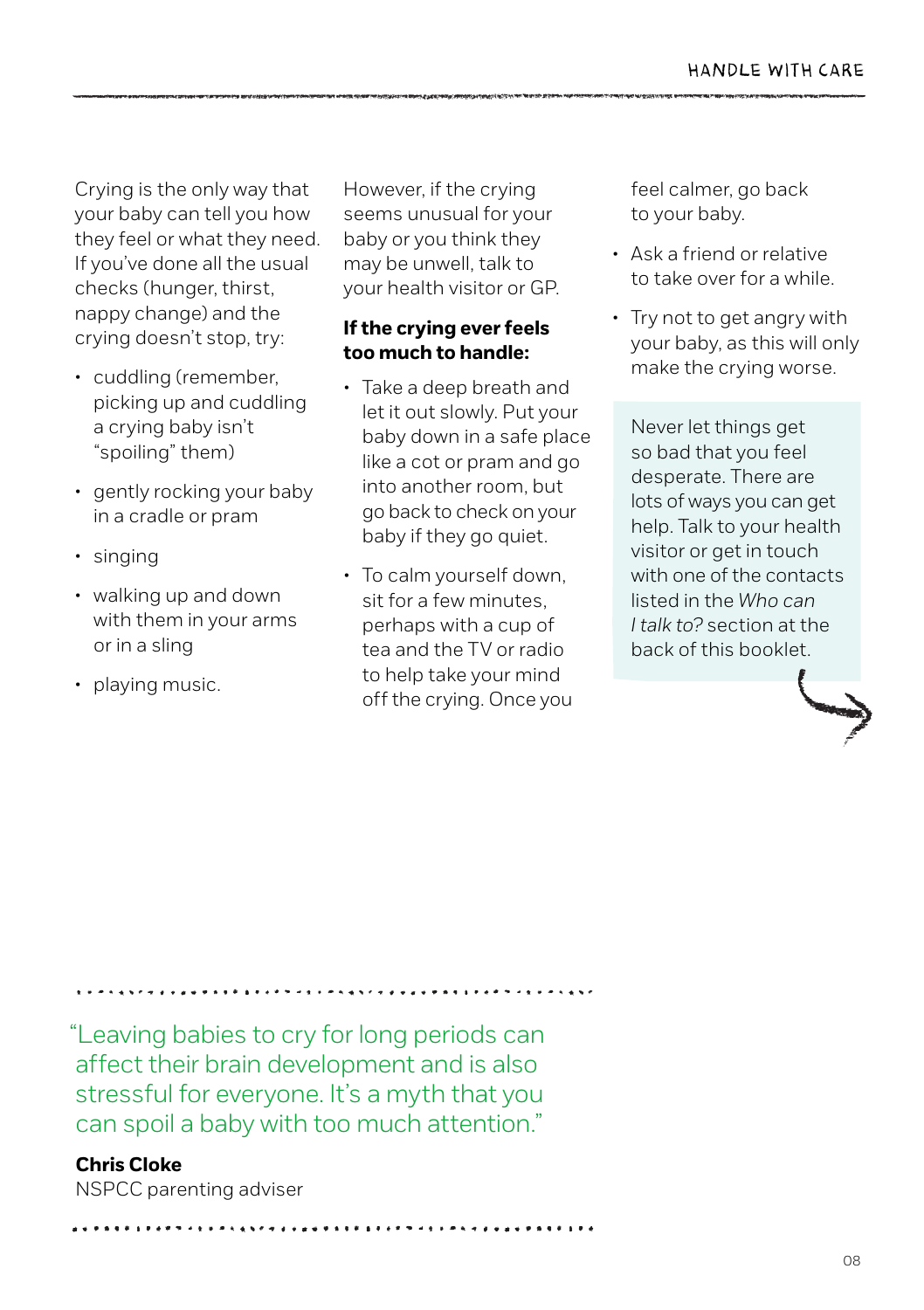

## Who can I talk to?

Parenting can be hard, but you don't have to go through it alone. If you're looking for advice, information, or just need to talk, there are plenty of places that can help you.

**Local services** such as your health visitor or GP can give advice about any aspect of caring for your baby.

### **Parenting advice**

**Family Lives** provides help and support on all aspects of parenting and family life, and runs Parentline. **0808 800 2222 [familylives.org.uk](http://www.familylives.org.uk/)**

**Parenting NI (Northern Ireland)** has support and advice on parenting and family life. **0808 8010 722 [parentingni.org](http://parentingni.org)**

**ParentLine Scotland** gives free telephone advice to any adult caring for a child in Scotland (provided by Children 1st). **0800 028 2233 [parentlinescotland@children1st.org.uk](mailto:parentlinescotland%40children1st.org.uk?subject=) [children1st.org.uk](http://www.children1st.org.uk/)**

**Family Information Services** in Wales provide information, support and guidance on all aspects of childcare and services for children and young people. **[familyinformation.org.uk](http://familyinformation.org.uk/)**

**Cry-sis** is a helpline providing help for parents of excessively crying, sleepless or demanding babies. Lines open seven days a week, 9am-10pm. **08451 228669 [cry-sis.org.uk](http://cry-sis.org.uk/)**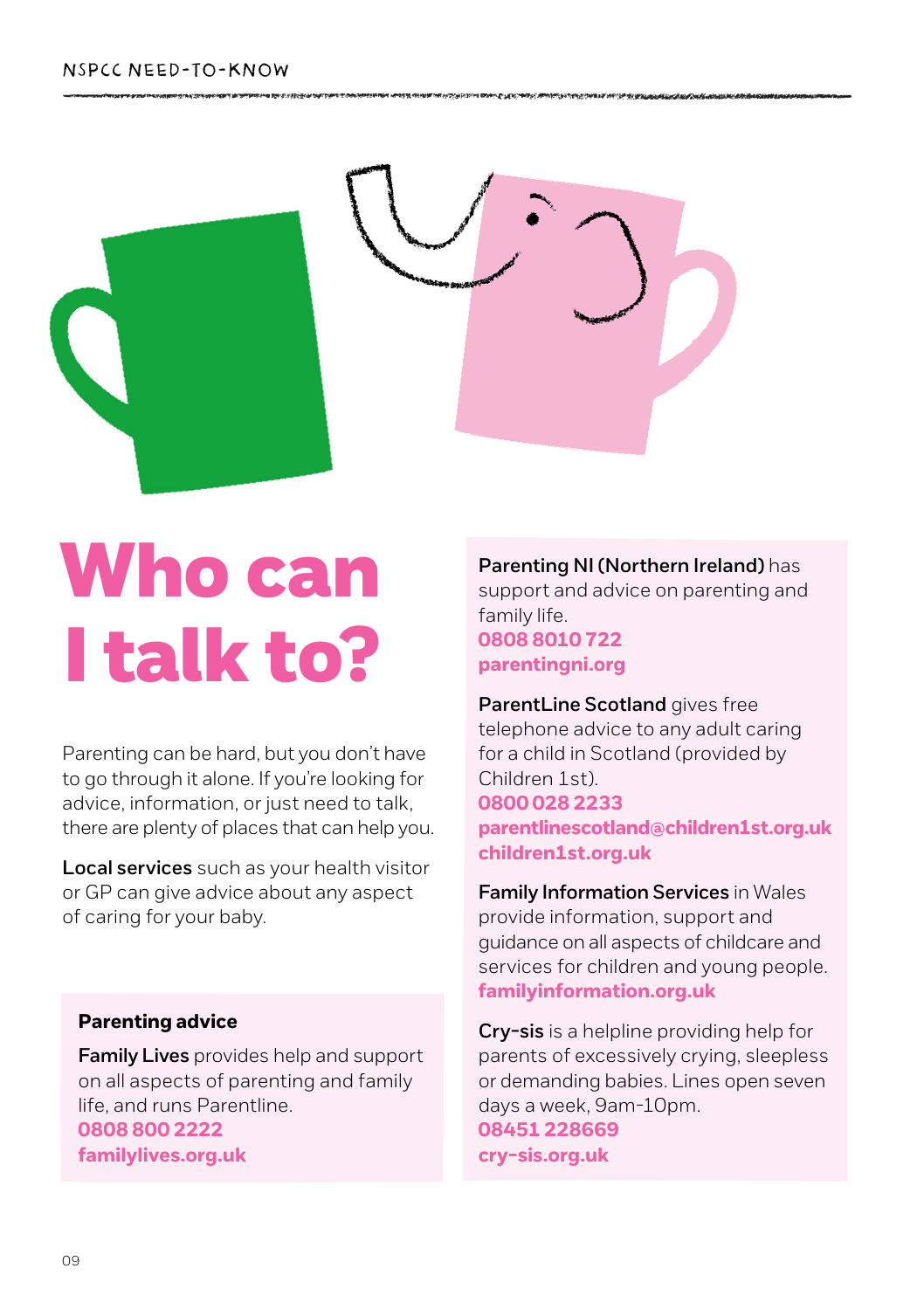## We're here for you 24/7

If you have any questions or worries, feel free to get in touch with us.

Our trained experts at the NSPCC helpline can listen to any worries you have about looking after your child, or any tough decisions you're facing.

Reading this guide may have also made you think about other children. Contact us if you're worried about any aspect of their safety, and we can help.

### Call **0808 800 5000**

Email **[help@nspcc.org.uk](mailto:help%40nspcc.org.uk?subject=)**

Or talk to us online at **[nspcc.org.uk/help](http://www.nspcc.org.uk/what-you-can-do/get-advice-and-support/)**